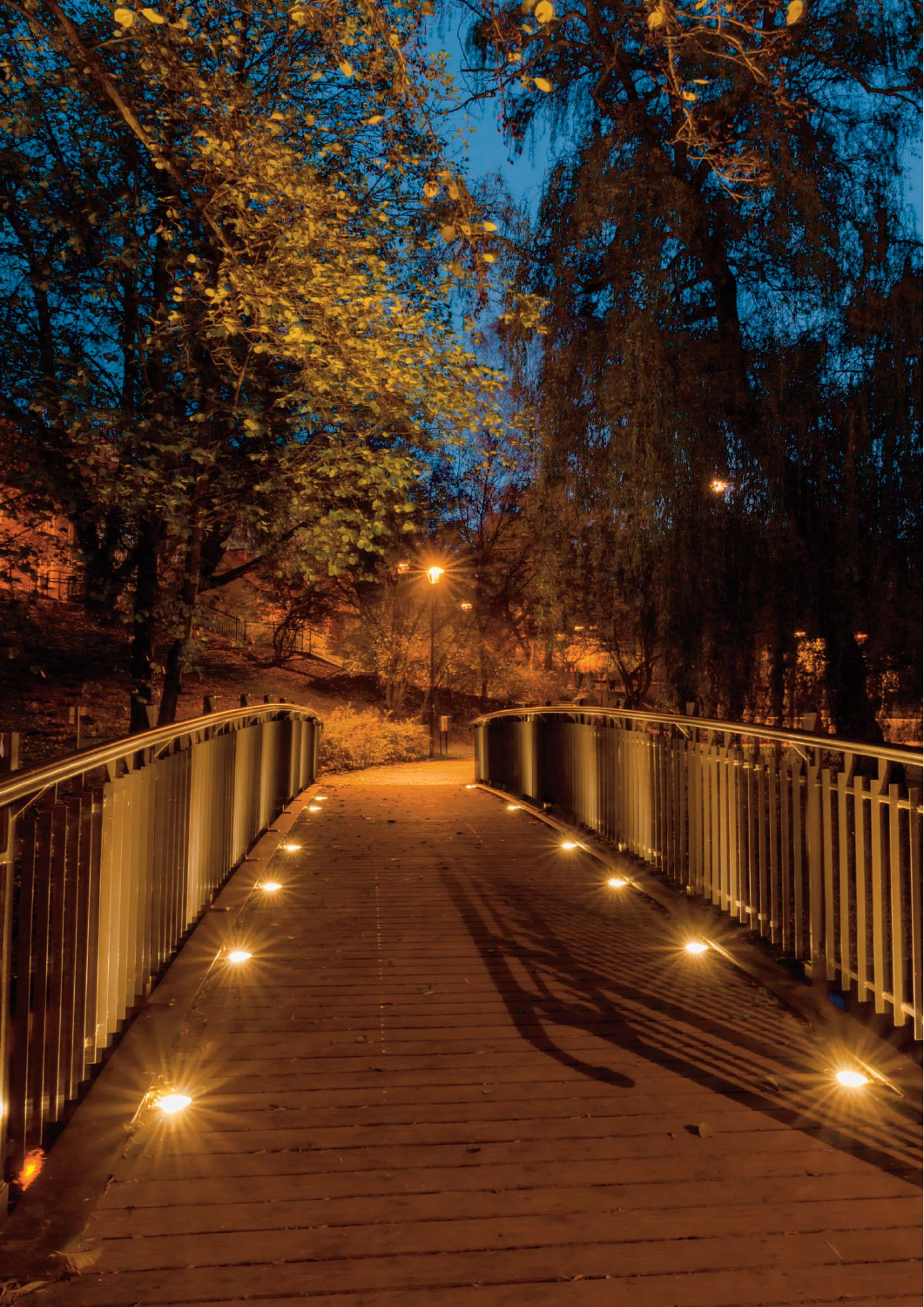# **Desert**

Incassi a terra IP67 IP67 inground recessed luminaires Encastrés au sol IP67 IP67 Boden-Einbauleuchten Luminarias empotradas de sol IP67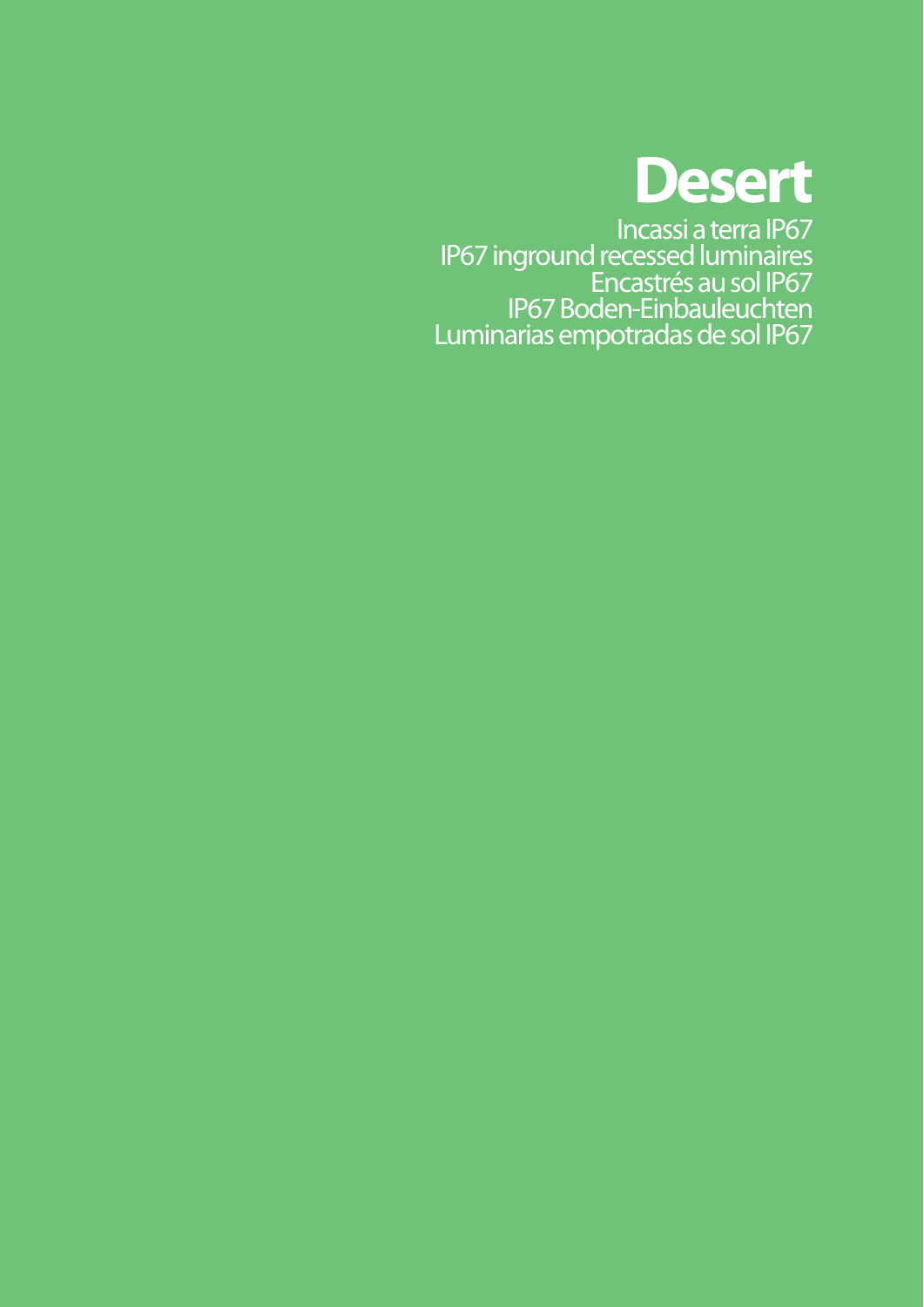

## **Desert 5**



Alimentazione Supply current Courant d'alimentation **Stromversorgung** Corriente de alimentación **140mA**

Potenza Power Pouissance Bestuekung Potencia **5 W**

90

Temperatura colore / Flusso luminoso Color Temperature / Luminous flux Température couleur / Flux lumineux Farbtemperatur / Leuchtenlichtstrom Temperatura de color / Flujo luminoso

|              | <b>CRI 85</b> | <b>CRI 93</b> |  |
|--------------|---------------|---------------|--|
| <b>2700K</b> | 450 lm        | 425 lm        |  |
| 3000K        | 510 lm        | 470 lm        |  |
| 4000K        | 530 lm        | 490 lm        |  |





| Esempio · Sample · Exemple · Beispiel · Ejemplo<br><b>DS5138GM</b><br>Tondo · 3000 K · CRI 85 · Grigio · 46°<br>Round<br>Ronde<br>Runde | Costruzione del codice<br>Code construction<br>Bau der Produkt-Code<br>Grey<br>Gris<br>Grau                                              | Construction du code produit<br>Construcción del código de producto |                                                                                                        |                                                                                                       |
|-----------------------------------------------------------------------------------------------------------------------------------------|------------------------------------------------------------------------------------------------------------------------------------------|---------------------------------------------------------------------|--------------------------------------------------------------------------------------------------------|-------------------------------------------------------------------------------------------------------|
| Ronda                                                                                                                                   |                                                                                                                                          | <b>DS5 X X X X X</b>                                                |                                                                                                        |                                                                                                       |
| Forma<br><b>Shape</b><br><b>Forme</b><br><b>Form</b><br>Tondo · Round · Ronde<br>Runde · Ronda                                          | <b>Temperatura colore</b><br><b>Color Temperature</b><br><b>Température couleur</b><br>Temperaturabhängige Farbe<br>Temperatura de color | <b>CRI</b><br>8<br>85                                               | <b>Finitura</b><br><b>Finishing</b><br><b>Finitions</b><br><b>Oberflächenfinish</b><br><b>Acabados</b> | Apertura di fascio<br><b>Beam angle</b><br>Angle de faisceau<br><b>Strahlwinkel</b><br>Ángulo del haz |
| Quadro · Square · Carré<br>Quadrat · Cuadrado                                                                                           | 2 2700 K                                                                                                                                 | 9<br>93                                                             | Grigio • Grey<br>Gris • Grau<br>G                                                                      | S<br>$36^{\circ}$<br>M 46°                                                                            |
|                                                                                                                                         | 3 3000 K                                                                                                                                 |                                                                     | Nero · Black · Noir<br>N<br>Schwarz · Negro                                                            | <b>W</b> 60°                                                                                          |
|                                                                                                                                         | 44 4000 K                                                                                                                                |                                                                     | <b>K</b> COR-TEN<br><b>INOX AISI 316L</b><br>7                                                         | X<br>$120^\circ$                                                                                      |